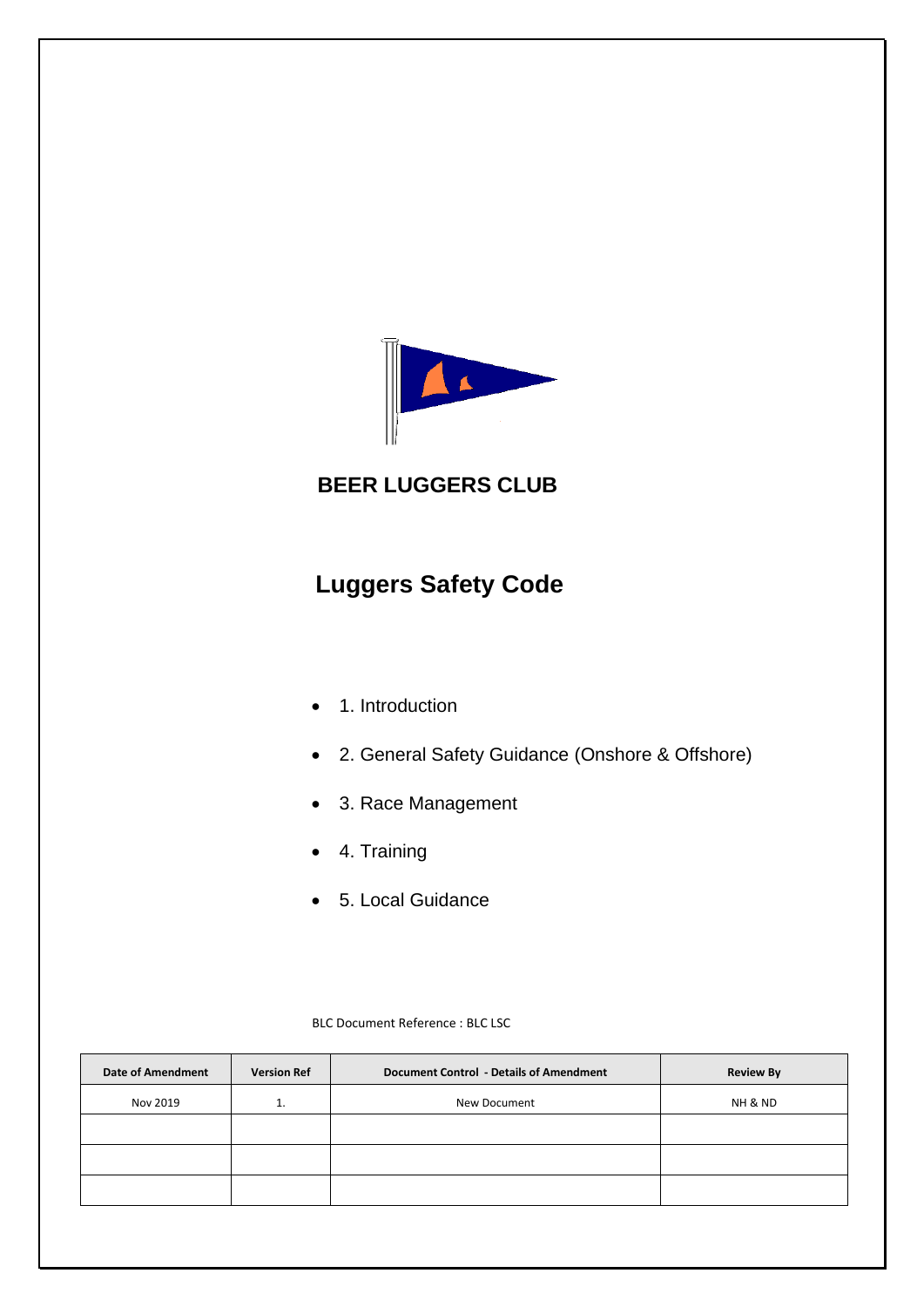

#### **Luggers Safety Code**

#### **1.0 Introduction**

Quoting from the BLC **Safety Policy**: - *The Beer Luggers Club provides a base from which its members can participate in the Club's objective of facilitating the sport and art of lugger racing.*

*Within this framework the Club has a duty of care to its members to provide activities that are organised and managed in a safe manner whilst allowing members to enjoy their chosen activity without undue legislation. Equally the Club expects its members to pursue their activities in a responsible, safe and seamanlike way.'*

The BLC Safety Policy provides direction for raising safety awareness in a structured manner whereby activities are first risk assessed and the potential hazards identified. The dangers are then evaluated with risk reduction measures and controls implemented.

The **Lugger Safety Code** falls into the final part of the process by providing guidance and procedures for each discrete area of Lugger Racing as identified during the **Risk Assessment** (RA) process :-

#### **RA 01 Onshore Activities**

- o Preparation for launching
- o Launch & Retrieval of Luggers
- o Winch Operations

#### **RA 02 Offshore Activities**

- o Launch & Retrieval of Luggers
- o Safety of vessels
- o Race Management
- o Local conditions

The Members are encouraged to view the Risk Assessments and assist with any comments to aid the regular review of these documents.

The following Safety Guidance Notes are aimed to provide reference for both individual members and those involved with organising Club events. The BLC welcomes constructive comments in order to continually improve the Club's safety awareness.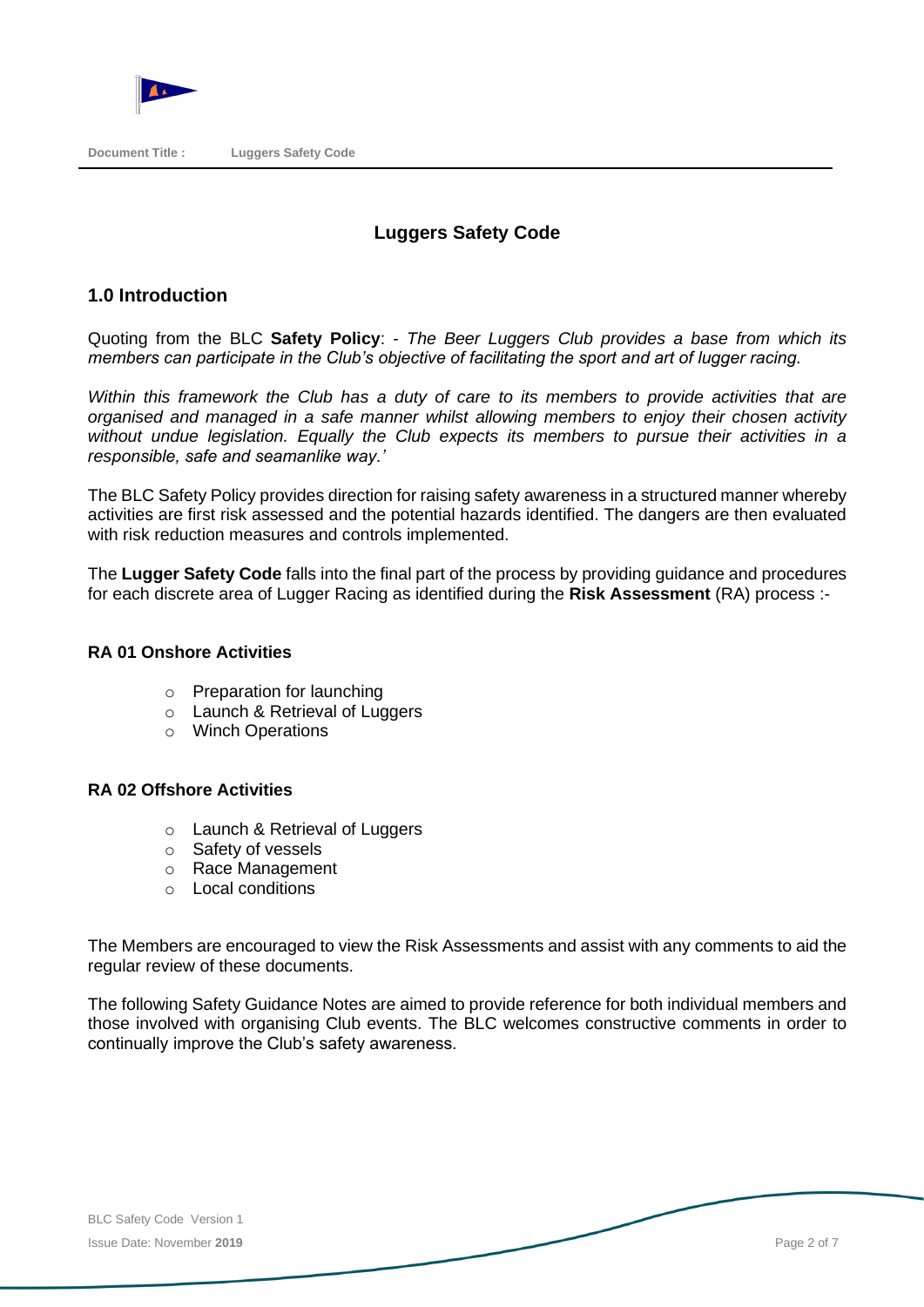**Document Title : Luggers Safety Code**

### **2.0 General Safety Guidance**

In conducting the RA process a number of common safety themes have been identified and apply to both onshore and offshore activities to ensure safe working practices.

#### **2.1 Onshore**

Listed below and in no particular order are items identified where control measures are deemed appropriate :-

- BLC leases its boat stowage area from EDDC *– beach space*. This area is open to public access and therefore Club members have a duty of care to both the public and fellow members.
- Before setting out assess the sea conditions, ultimately it is the Skippers decision whether to sail or not, this with special regard to sea state / swell breaking on the beach and tidal state.
- In rigging and preparing boats for racing skippers and crew should be mindful of the dangers in raising / lowering masts and hoisting / lowering sails to avoid injuries from spars falling / sails / sheets flogging. Clear instructions to ensure all persons are clear of the area will assist in minimising the risk.
- Correct manual handling techniques need to adopted when heaving boats into position ready for launching. Also ensuring that the beach is clear of persons to the waters edge in case of loss of control of the boat.
- Ensure all crew are clear of the stern when running up the engine prior to launching, with the engine out of gear.
- When finally launching ensure the beach is clear of persons and that the immediate sea area is clear of other craft and swimmers.

#### **Winch Operations**

- The Lugger winch is to be inspected annually in accordance with insurance requirements to ensure it is maintained in a safe and reliable condition.
- The winch wire is to be of the correct Safe Working Load and certificated, including the hook/shackle.
- The winch wire is to be inspected annually, and checked monthly during the season to ensure no damage has occurred.
- Winch Operators are to trained in the operation of the winch. This includes maintaining clear communication with those on the foreshore.
- Ensure the Winch Wire warning notice is displayed when in operation.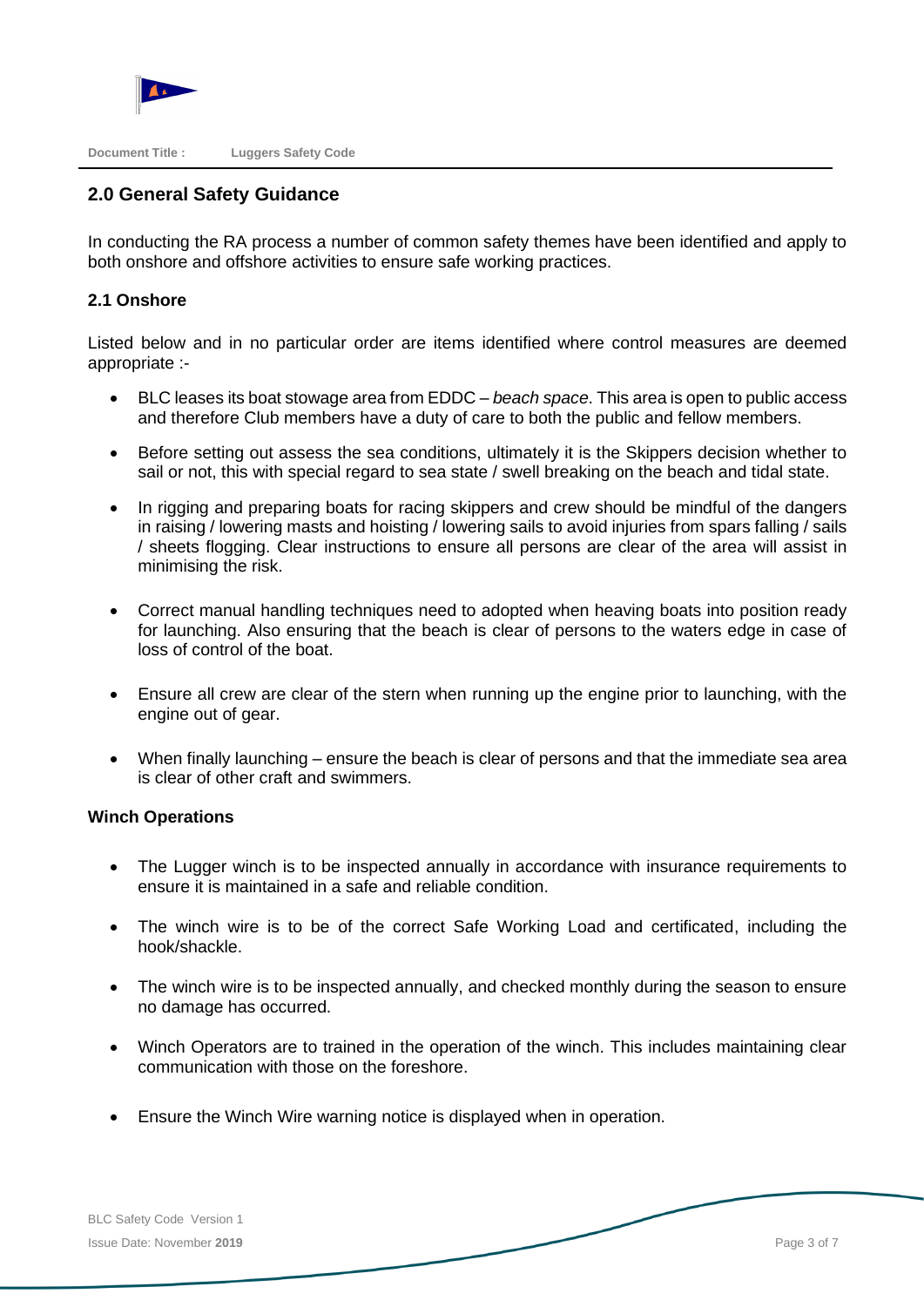

- Make sure timbers and triggers are stowed away to prevent trips & falls and handled using correct manual handling procedures.
- It is the responsibility of individual owners to ensure that the strop used in recovering a lugger is of the appropriate strength and maintained in good condition.

#### **2.2 Offshore**

Listed below and in no particular order are items identified where control measures are deemed appropriate :-

- Seaworthiness of craft and vessels The Club expects its members to maintain their craft in a seaworthy condition appropriate to its intended use. To ensure craft comply with this basic criterion the Club has provided authorisation to the **Beach Master** the right to refuse any craft from entering BLC events or use of beach space if considered unsafe. This also extends to neglected craft. In any event all craft must be insured to the current BLC requirements, as stated in Para 9. of the BLC Racing Rules.
- Appropriate Safety equipment It is the responsibility of all members to ensure they have the correct safety equipment aboard appropriate to the crafts intended use. It is mandatory for all entrants in Club organised events to wear buoyancy aids / lifejackets.
- Safety equipment beyond the basics of buoyancy aids and lifejackets shall be determined by such standards as recommended by the RYA. Sufficient safety equipment should be carried on board appropriate for the intended use / passage and number of persons on board.

As minimum the following equipment shall be carried by all boats:-

- 1. Anchor & warp
- 2. Painter
- 3. Knife
- 4. Personal buoyancy
- 5. 2 oars
- 6. 2 rowlocks
- 7. Hand bilge pump
- 8. Bucket
- 9. Ship to Shore handheld VHF
- 10. Compass
- 11. Buoyancy fitted to boat
- 12. Engine in good working order, with fuel
- 13. First Aid kit
- Personal protective clothing, consideration should be given to the prevailing conditions to ensure that the appropriate clothing or protection is provided for both extremes of heat and cold.
- It is the responsibility of members to comply with any regulations or legal requirements and to observe local byelaws as directed by the local authorities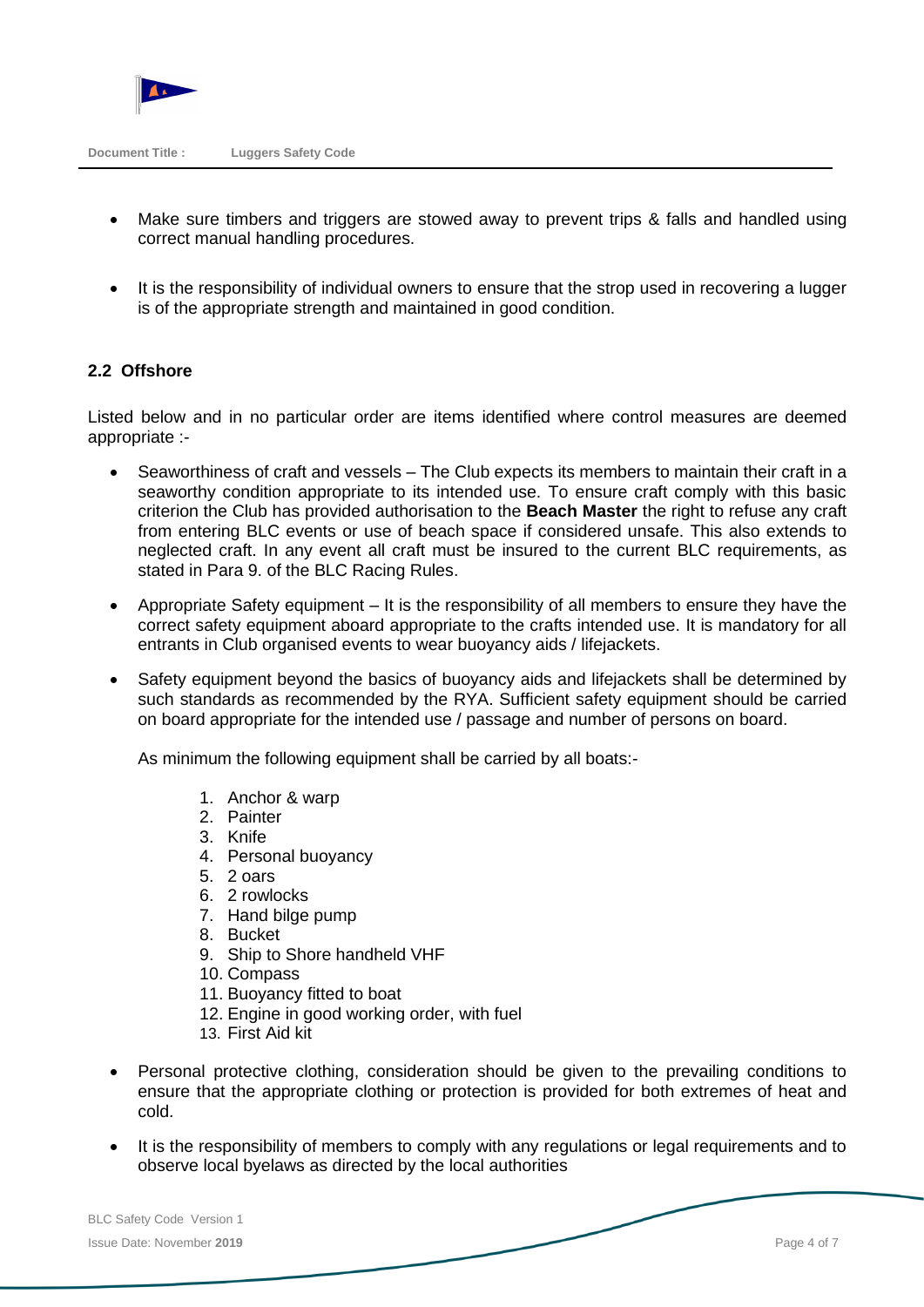

**Document Title : Luggers Safety Code**

- Ultimately having considered the foregoing topics it remains the sole responsibility of the individual skipper whether he or she puts to sea or participates in any club organised event. Having an understanding of local conditions is essential in making that decision, also realising one's own limitations and capability.
- Good race management, clear instructions & communications between craft and shore side management – Officer Of the Day (OOD) and or Race Officer.

 *In short, good seamanship and common sense are fundamental to remaining safe.* 

#### **3. Race Management**

- In addition to the General Considerations listed in Section 2, the Club provides a number of safety measures in organising Lugger sailing in the bay. All such events organised by the Club require a fully equipped and adequately manned support boat in attendance.
- Each event / race is run by an Officer Of the Day who will coordinate the resources as appropriate. The OOD has full powers to postpone or abandon an event if conditions are deemed unsuitable or the safety of entrants is endangered. In the event of a capsize, the race will be abandoned – all remaining luggers to standby with sails lowered and render assistance as required.
- Considerations for running a race or event shall cover the following :
	- o Assessment of current weather forecast
	- o Sea state and swell
	- $\circ$  Sea conditions on the beach whether safe to launch and or retrieve
	- o Sufficient resources available for beach party
	- o Support boat in attendance, fully equipped and ready in all respects
	- o Qualified / experienced support boat crews available
	- $\circ$  Suitability and capability of entrants, ie, conditions may not be appropriate for less experienced sailors who would be challenged by prevailing conditions
	- $\circ$  Set courses that do not conflict with other activities
	- o Have contact facilities available should additional support be required such as the emergency services (mobile phone & Club VHF base station)
- Prior to an event the OOD will provide a briefing highlighting the above aspects.

#### **4. Training**

• The Club fully advocates the RYA ethos to educate and not legislate. It actively encourages members to improve their knowledge of seamanship, navigational skills, safety communication and rules of the road. RYA approved courses are provided locally by various establishments.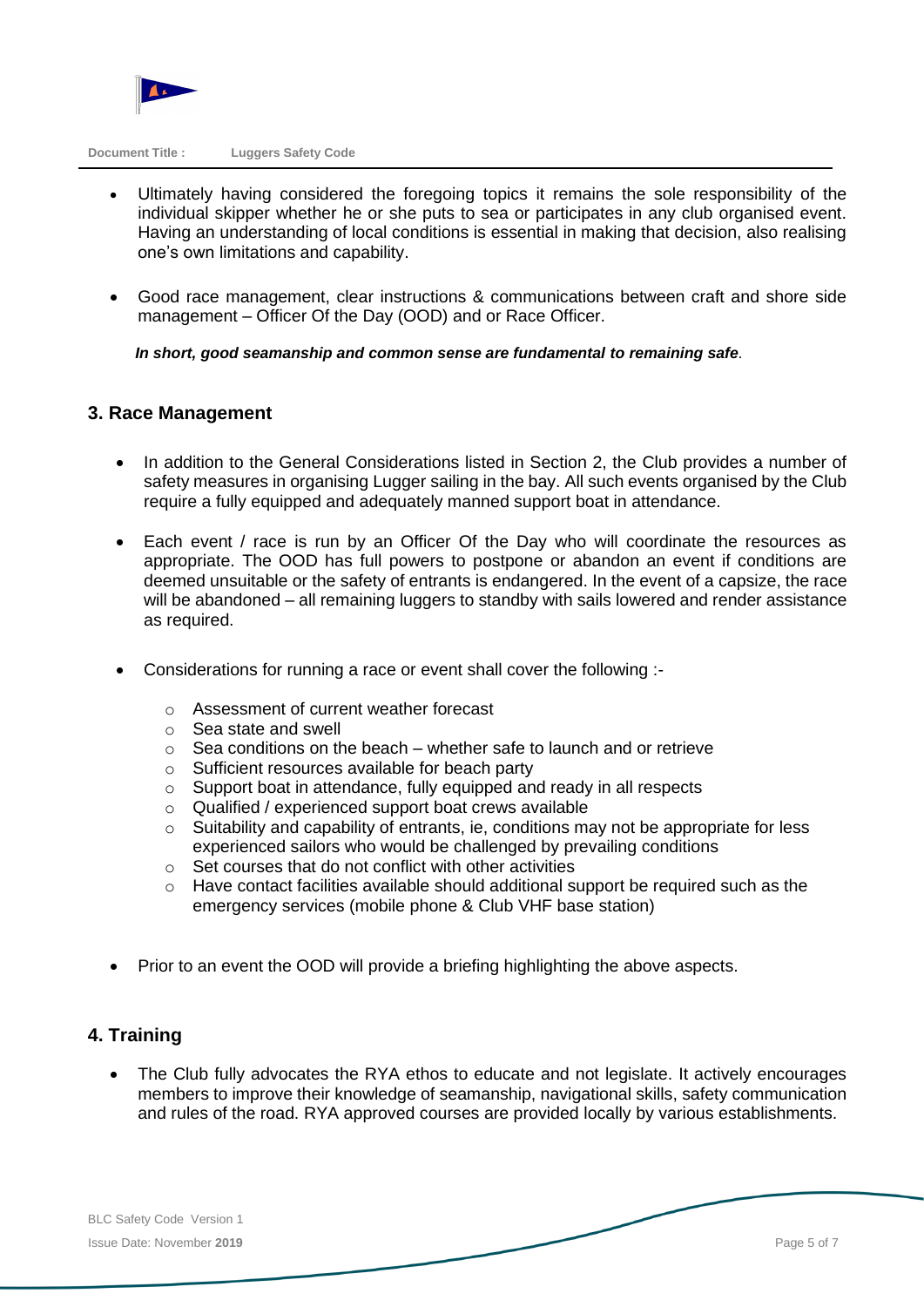

- The Club provides informal training for its Officers Of the Day (OOD) and for its Race Officers (RO). The training provides guidance for onshore coordination and offshore organisation / monitoring of races and events, ensuring they are run safely.
- The Club's facilities are maintained to a high standard with a process of continual upgrading.
- The Club offers informal winch operation guidance to its members.

#### **5. Local Guidance**

*In providing these notes the Beer Luggers Club cannot be held liable in any way or form where circumstances have changed from those described :-*

- **Sea State** As discussed, the sea state and swell breaking on the beach are fundamental factors in determining whether to sail or not. Beach conditions should be assessed in conjunction with the state of the tide, especially on a falling tide where the sea state may deteriorate with reduced depth.
- **Tidal Streams** Local High Water is 4 hours 55 minutes before HW Dover. For ease of reference **Local High Water** is **+ 5 minutes** on **HW Exmouth Dock** predictions.
- The tidal streams along the adjacent coastline are rectilinear and generally weak, attaining 1.5 knots during springs and one knot during neaps. The east going stream starts approximately three hours before Local HW and continues until three hours after, at which time it eases and turns to the west until three hours before Local HW. The tidal streams in the bay are modified by Beer Head :-
	- $\circ$  During the east going tidal stream a back eddy exists to the east of Beer Head (and into Beer Roads) where the stream sets south. In fresh south / south westerlies this can set up steep seas in *wind over tide* conditions.
	- o Similarly, during the west going tidal stream *wind over tide* conditions are set up to the south of Beer Head.
- **Wind**  Wind direction has a direct effect on conditions within the designated sailing area. Typically, offshore breezes from the West through North West to North create unstable conditions in both wind strength and direction; producing gusts from the local hills. Care under such conditions is required to avoid being taken aback.
- **Local dangers**  To the east of the cove care is required from half tide to avoid the ledge running out from *Kings Isle* locally known as the *Robin*. The shallows at low water extend some 50 metres south-westwards. Similarly, to the west, *Big Ledge* extends eastwards from under the cliff to the west of the beach.